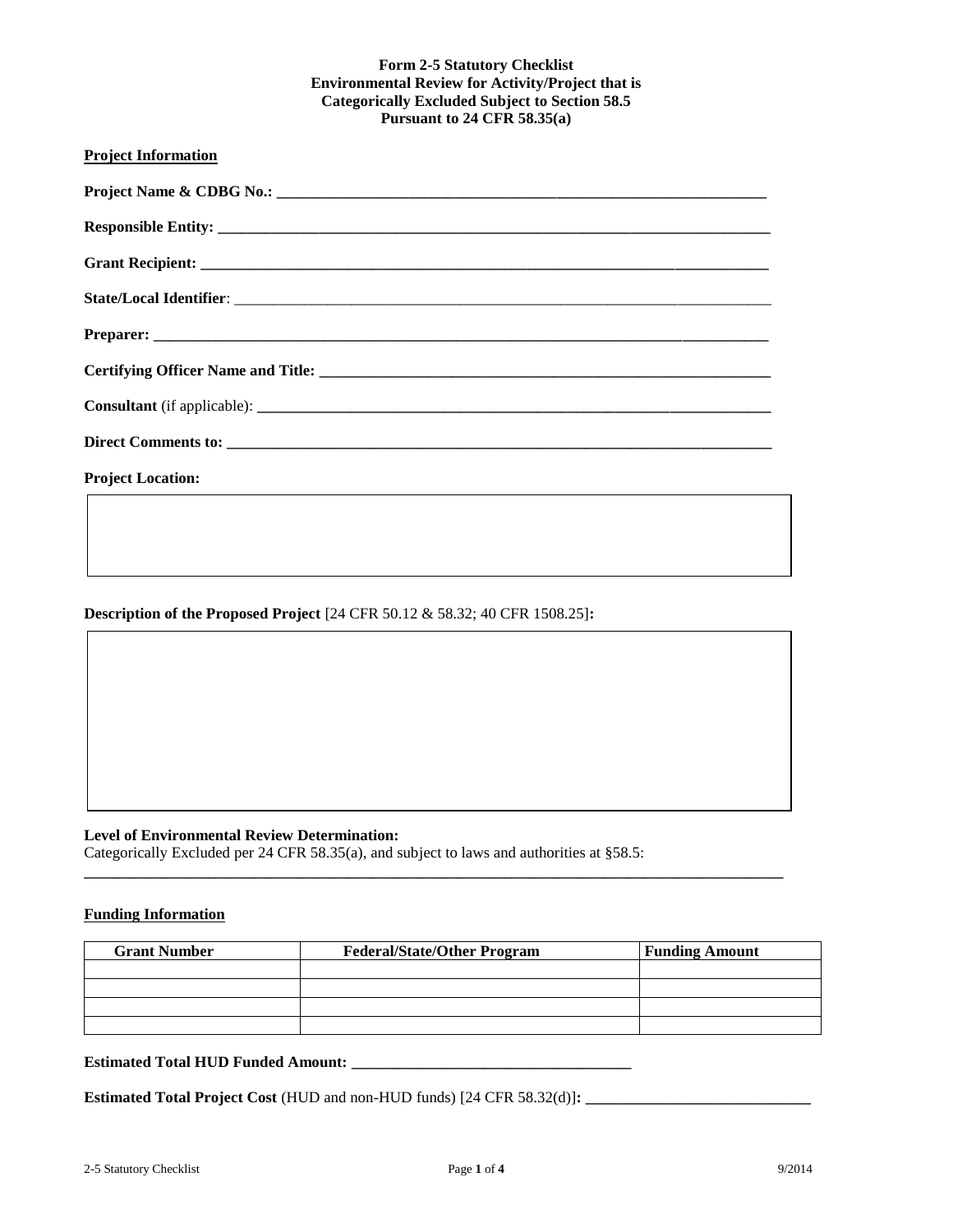## **Compliance with 24 CFR 50.4, 58.5, and 58.6 Laws and Authorities**

Record below the compliance or conformance determinations for each statute, executive order, or regulation. Provide credible, traceable, and supportive source documentation for each authority. Where applicable, complete the necessary reviews or consultations and obtain or note applicable permits of approvals. Clearly note citations, dates/names/titles of contacts, and page references. Attach additional documentation as appropriate.

| <b>Compliance Factors: Statutes,</b><br><b>Executive Orders, and Regulations</b><br>listed at 24 CFR §58.5 and §58.6                                         | Are formal<br>compliance steps<br>or mitigation<br>required? | Compliance determinations                                                  |
|--------------------------------------------------------------------------------------------------------------------------------------------------------------|--------------------------------------------------------------|----------------------------------------------------------------------------|
|                                                                                                                                                              |                                                              | STATUTES, EXECUTIVE ORDERS, AND REGULATIONS LISTED AT 24 CFR 50.4 and 58.6 |
| <b>Airport Hazards</b><br>24 CFR Part 51 Subpart D                                                                                                           | No<br>Yes                                                    |                                                                            |
| <b>Coastal Barrier Resources</b><br>Coastal Barrier Resources Act, as<br>amended by the Coastal Barrier<br>Improvement Act of 1990 [16 USC<br>3501]          | N <sub>0</sub><br><b>Yes</b>                                 |                                                                            |
| <b>Flood Insurance</b><br>Flood Disaster Protection Act of 1973<br>and National Flood Insurance Reform<br>Act of 1994 [42 USC 4001-4128 and<br>42 USC 5154a] | <b>Yes</b><br>N <sub>0</sub>                                 |                                                                            |
| <b>Clean Air</b><br>Air<br>Clean<br>Act,<br>amended,<br>as<br>particularly section 176(c) & (d); 40<br>CFR Parts 6, 51, 93                                   | <b>Yes</b><br>No                                             |                                                                            |
| <b>Coastal Zone Management</b><br>Coastal<br>Zone Management<br>Act,<br>sections $307(c)$ & (d)                                                              | N <sub>0</sub><br><u>Yes</u>                                 |                                                                            |
| <b>Contamination and Toxic</b><br><b>Substances</b><br>24 CFR Part 50.3(i) & 58.5(i)(2)                                                                      | No<br>Yes                                                    |                                                                            |
| <b>Endangered Species</b><br>Endangered Species Act of 1973,<br>particularly section 7; 50 CFR Part 402                                                      | No<br>Yes                                                    |                                                                            |
| <b>Explosive and Flammable Hazards</b><br>24 CFR Part 51 Subpart C                                                                                           | No<br>Yes                                                    |                                                                            |
| <b>Farmlands Protection</b><br>Farmland Protection Policy Act of<br>1981, particularly sections 1504(b) and<br>1541; 7 CFR Part 658                          | No<br>Yes                                                    |                                                                            |
| <b>Floodplain Management</b><br>Executive Order 11988, particularly<br>section $2(a)$ ; 24 CFR Part 55                                                       | No<br>Yes                                                    |                                                                            |
| <b>Historic Preservation</b><br>National Historic Preservation Act of<br>1966, particularly sections 106 and<br>110; 36 CFR Part 800                         | No<br>Yes                                                    |                                                                            |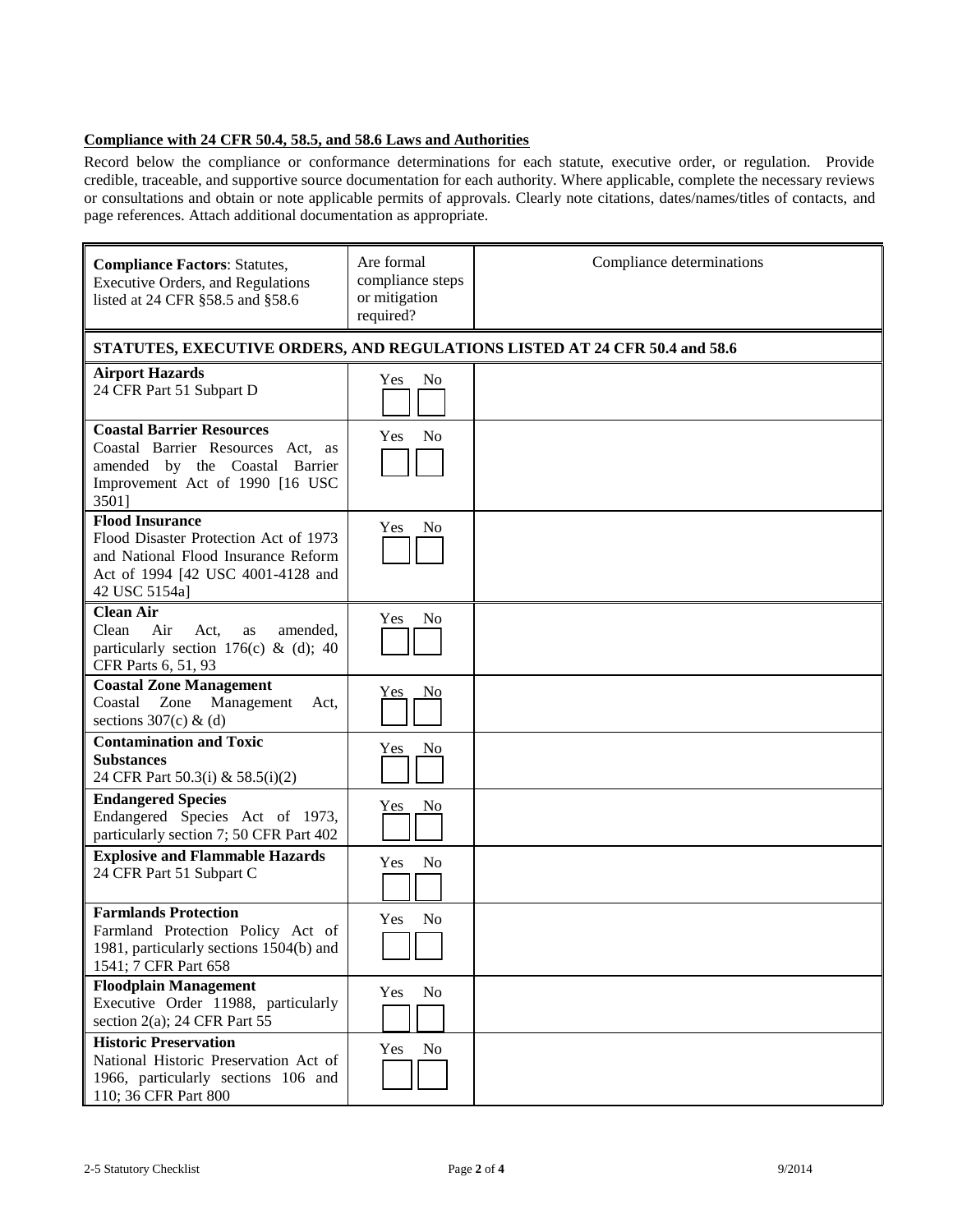| <b>Noise Abatement and Control</b><br>Noise Control Act of 1972, as amended<br>by the Quiet Communities Act of 1978;<br>24 CFR Part 51 Subpart B | N <sub>0</sub><br><b>Yes</b> |  |
|--------------------------------------------------------------------------------------------------------------------------------------------------|------------------------------|--|
| <b>Sole Source Aquifers</b><br>Safe Drinking Water Act of 1974, as<br>amended, particularly section 1424(e);<br>40 CFR Part 149                  | N <sub>o</sub><br><b>Yes</b> |  |
| <b>Wetlands Protection</b><br>Executive Order 11990, particularly<br>sections 2 and 5                                                            | <b>No</b><br><b>Yes</b>      |  |
| <b>Wild and Scenic Rivers</b><br>Wild and Scenic Rivers Act of 1968.<br>particularly section $7(b)$ and $(c)$                                    | N <sub>0</sub><br><b>Yes</b> |  |
| <b>ENVIRONMENTAL JUSTICE</b>                                                                                                                     |                              |  |
| <b>Environmental Justice</b><br>Executive Order 12898                                                                                            | N <sub>0</sub><br><b>Yes</b> |  |

| <b>STATE OR LOCAL STATUTES</b> (to be added by Responsible Entity                                                           |                              |  |
|-----------------------------------------------------------------------------------------------------------------------------|------------------------------|--|
| <b>State Historic Preservation Office</b><br>(SHPO) Section 14.09 of the New<br><b>York State Historic Preservation Act</b> | Yes No                       |  |
| State Environmental Quality Review Act<br>(SEQRA) 6 NYCRR Part 617                                                          | <b>Yes</b><br>No.            |  |
| Coastal Zone Management Act (CZMA)<br>19NYCRR Part 600                                                                      | N <sub>o</sub><br><b>Yes</b> |  |
|                                                                                                                             | Yes No                       |  |

# **Field Inspection** (Date and completed by)**: \_\_\_\_\_\_\_\_\_\_\_\_\_\_\_\_\_\_\_\_\_\_\_\_\_\_\_\_\_\_\_\_\_\_\_\_\_\_\_\_\_\_\_\_\_\_\_\_\_\_\_\_\_\_\_\_\_\_\_\_\_\_\_**

# **Summary of Findings and Conclusions:**